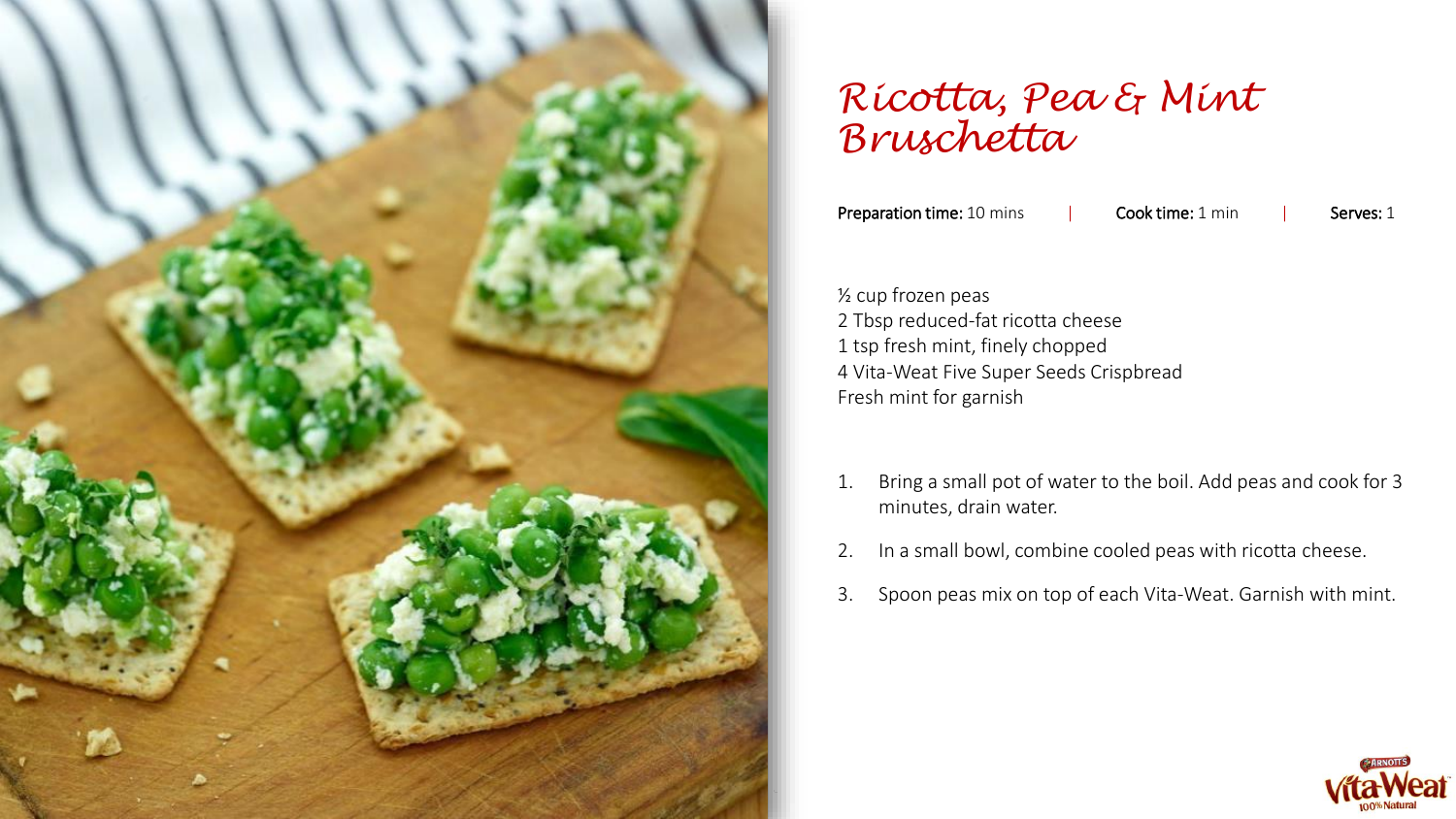

## *Vita-Weat Chicken Tenders*

Preparation time: 10 mins | Cook time: 20 mins | Serves: 4-6

125g Arnott's Vita-Weat 9 Grain 1-2 tsp lemon rind, finely grated 2 egg whites 500g chicken tenders Olive oil spray

¾ cup plain Greek-style yoghurt 1-2 Tbsp lemon juice

- 1. Pre heat oven to 200°C. line a baking tray with baking paper and set aside.
- 2. In a food processor, process Vita-Weat until crumbs. Place in a medium bowl with lemon rind, stir and set aside. Place eggs in a medium bowl and lightly whisk.
- 3. Coat chicken tenders, one by one in the egg mix, then the Vita-Weat crumb mixture, pressing gently.
- 4. Place on baking tray, spray well with olive oil spray. Bake for 25 mins our until golden and cooked through.
- 5. In a small bowl combine yoghurt and lemon juice.
- 6. Season tenders as desired, serve with salad and yoghurt dipping sauce.